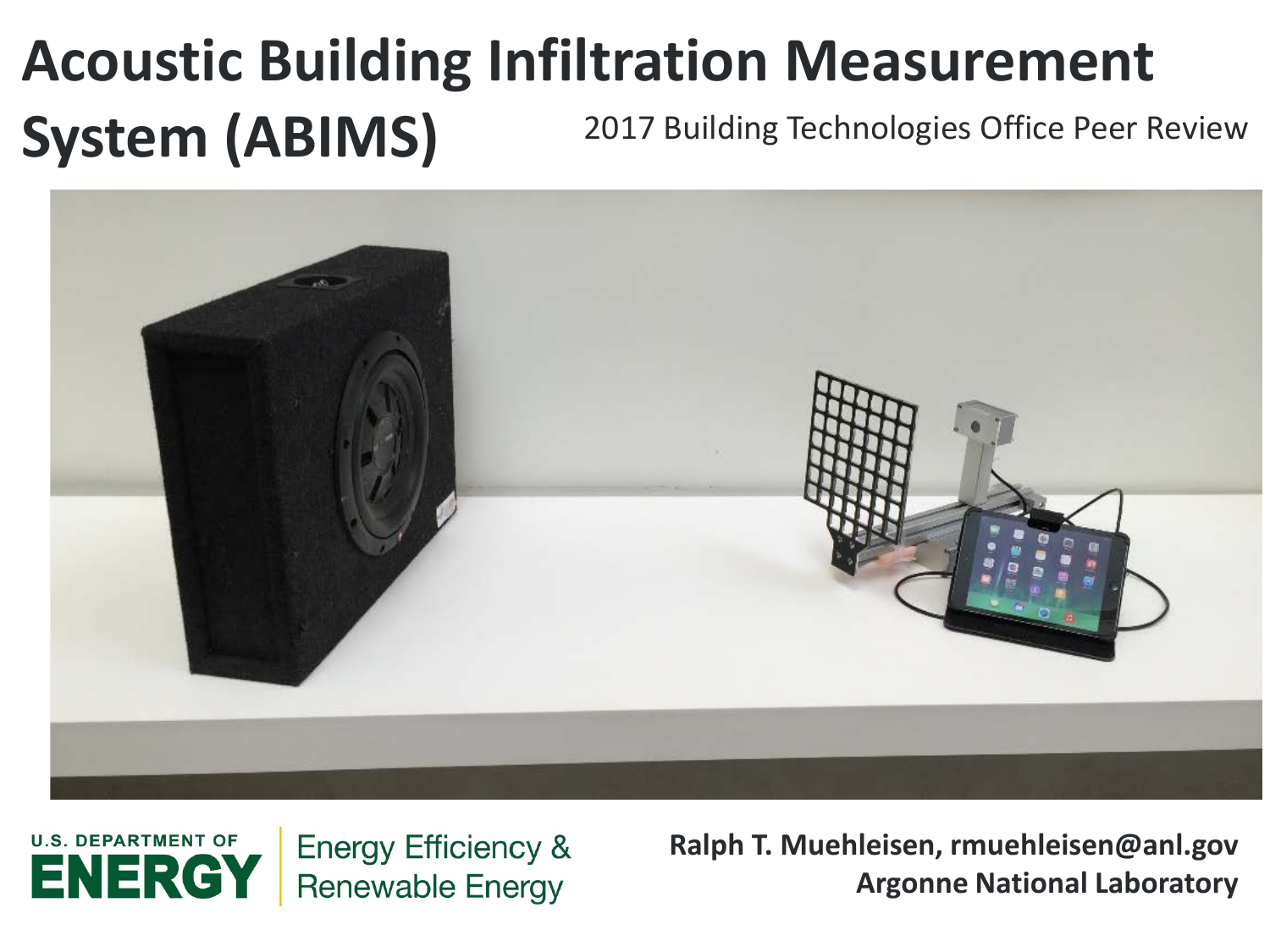# **Project Summary**

### **Timeline**:

Start date: 10/1/2014 Planned end date: 9/30.2017

Key Milestones

- 1. Full Computer Simulations: 9/30/2015
- 2. First Lab Prototype: 8/1/2015
- 3. DOE Lab Corps: 11/2/2015 Rename of Technology to SonicLQ for commercialization
- 4. First Field Prototype 4/1/2017

# **Budget**:

### **Total Project \$ to Date**:

- DOE: \$925K
- Cost Share: \$65K

### **Total Project \$:**

- DOE: \$925K
- Cost Share: \$125K

### **Key Partners**:

Illinois Institute of Technology

#### SonicLQ LLC

### **Project Outcome**:

Develop a new building infiltration measurement system using acoustics to replace blower door IR camera testing.

The new system will be capable of measuring infiltration rates on buildings of all sizes and at all stages of construction completion. This will enable changes to building code resulting in potential energy savings of upwards of 0.6 quad per year

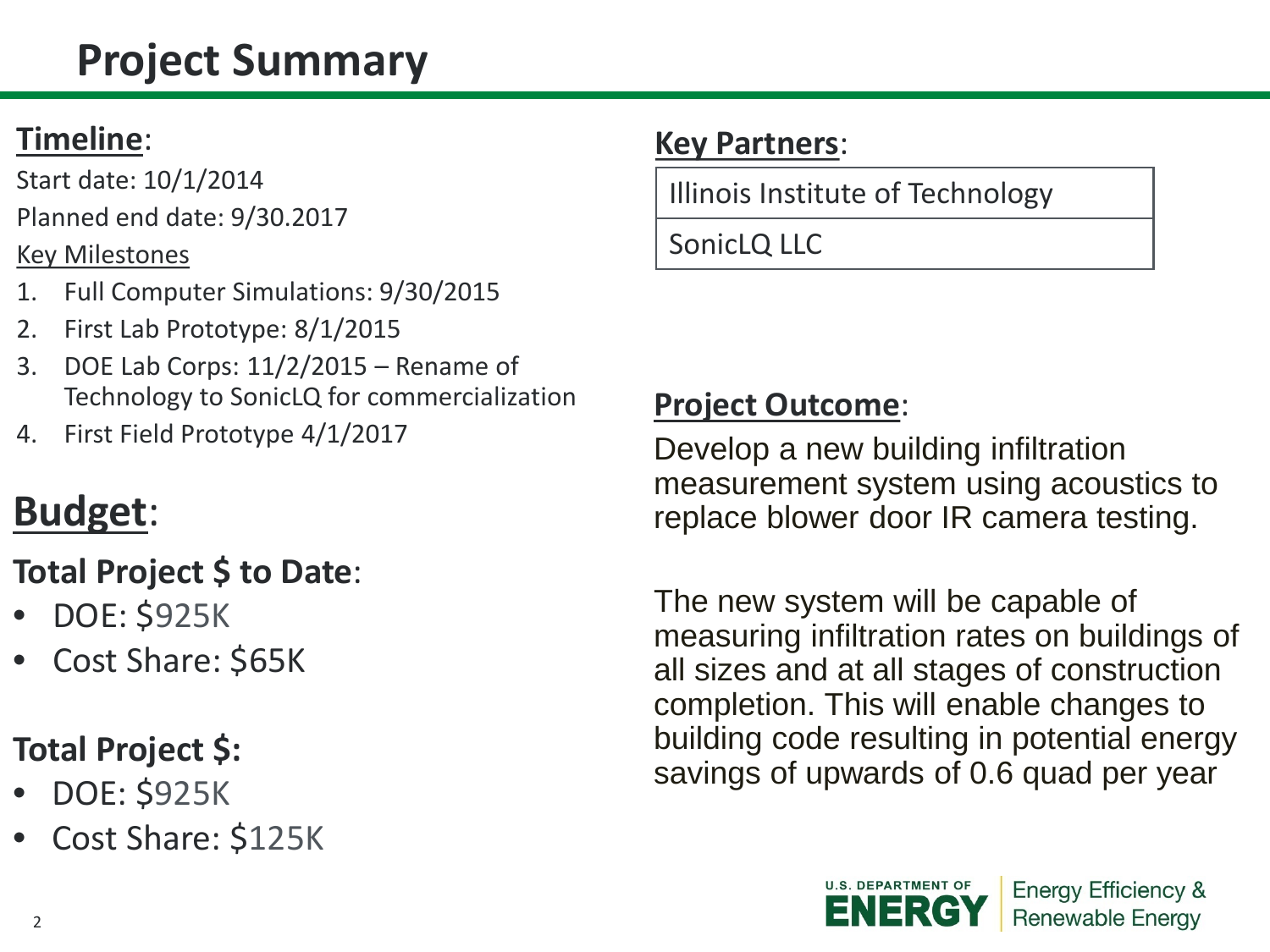#### **Problem Statement**:

- Infiltration through envelopes represents a significant portion of a buildings heating and cooling loads, especially in heating climates.
- Infiltration measurement of commercial buildings is difficult so building energy code does not require infiltration measurement to show compliance.
- Weatherization of existing commercial buildings is made more difficult because of the inability to quantitatively measure infiltration to quantify savings and prioritize sealing

#### **Target Market and Audience**:

- Full target market is the entire commercial and residential building market which waste over 3 quad of energy annually due to infiltration (BTO Scout)
- The specific target audience is firms that provide infiltration measurement, building commissioning, and building weatherization
	- The initial target markets are commercial building envelope commissioning agents and military bases

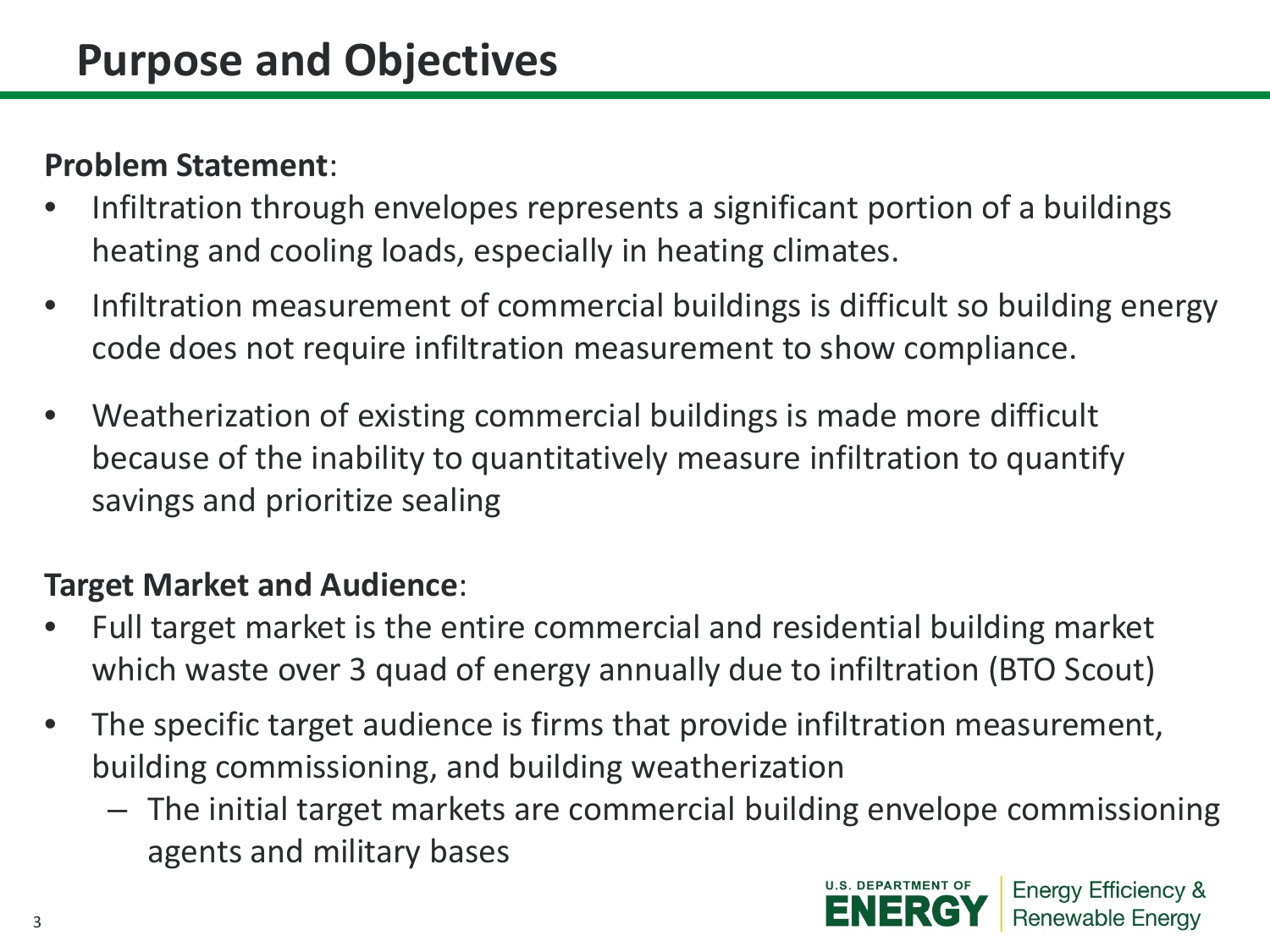#### **Impact of Project**:

The main outcome of this project is a new technique for measuring building infiltration and commercialization as SonicLQ

SonicLQ will be a *disruptive technology* because it will make quantitative infiltration measurement on all commercial buildings practical for the first time. SonicLQ will

- Enable stricter infiltration rates in building energy code
- Improve compliance with code
- Allow quantitative assessment of energy savings from weatherization and infiltration reduction of existing buildings which is required to justify and finance such retrofits

### Achievement will be measured by

- **Near Term: Patent Application**
- **Short Term: Commercialization of the technology within 2-3 years**
- Long Term: Adoption of the technology by industry and changes to building code

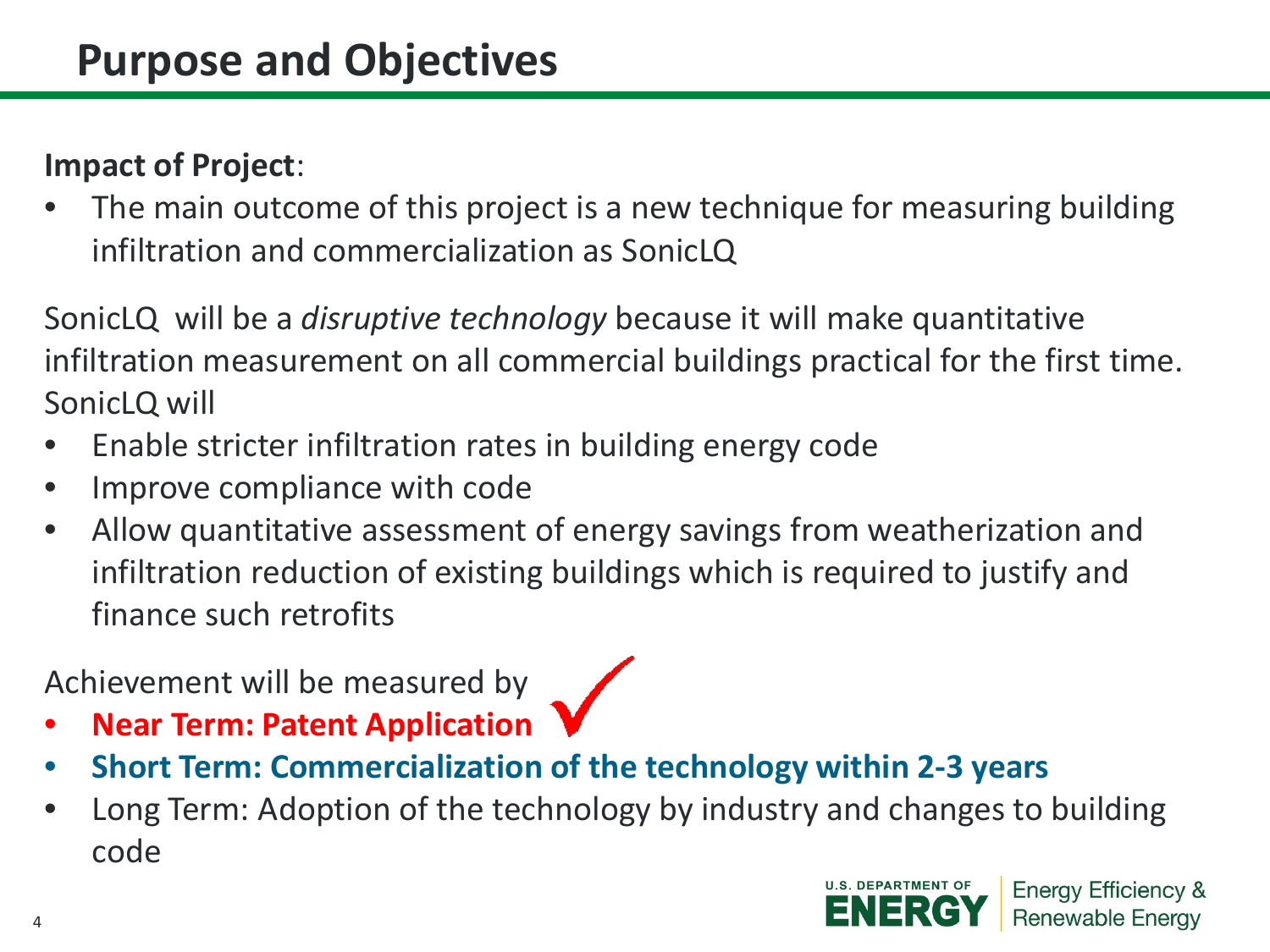# **Approach**

# **Approach**:

• SonicLQ ensonifies a portion of a building enclosure, measures the sound leakage using Nearfield Acoustic Holography (NAH), and uses the acoustic leakage information to estimate the infiltration properties



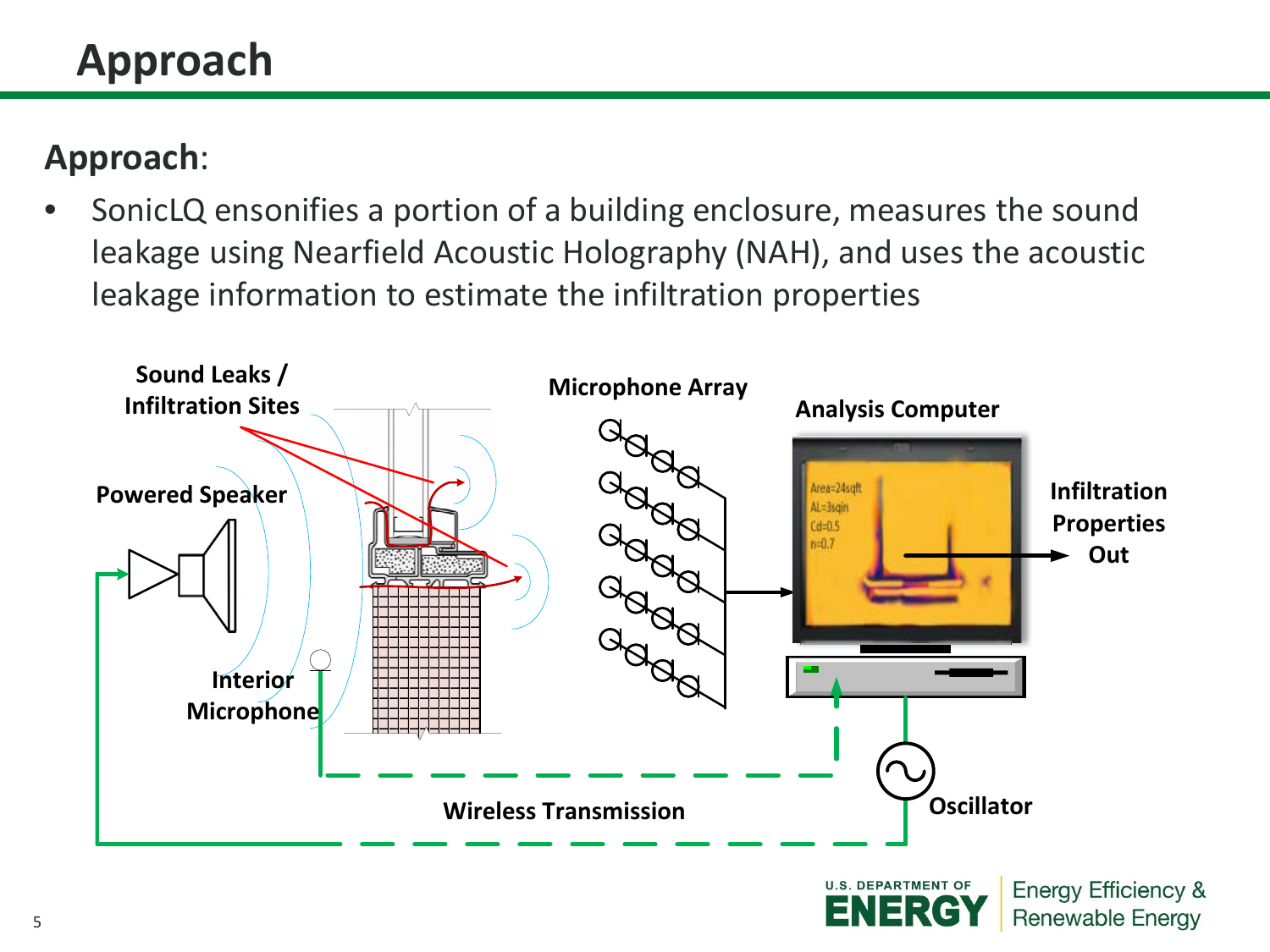# **Approach**

### **Key Issues**:

- Need to quantitatively measure acoustic properties of leaks at a distance.
	- At a distance is necessary to make measurements practical and low cost.
- Need to be able to take measurements with other intruding sounds present
	- Want to be able to measure during construction or when occupied.
- Need to develop relations between acoustic properties and infiltration properties of an enclosure section.
	- Relations required to get infiltration information from acoustic data.
- Need to identify first customers who's problems can only be solved with SonicLQ

### **Distinctive Characteristics**:

• We will use patent pending advanced acoustic measurement techniques to isolate and quantify the acoustic properties of the leaks, reject background noise, and convert acoustic properties to infiltration properties

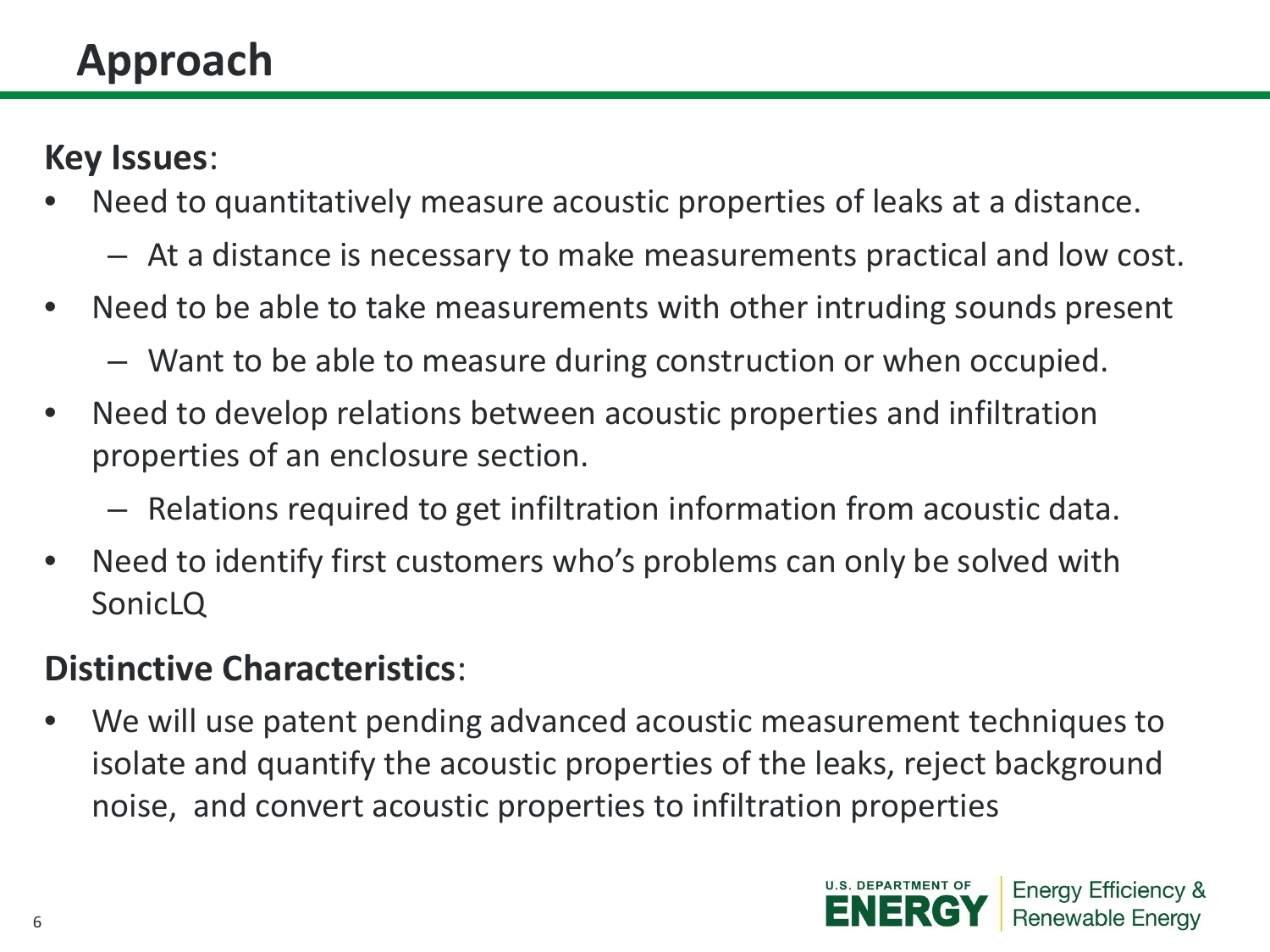#### **Selected Equivalent Source Method (ESM) for NAH inversion**

• Completed systematic study of four most popular NAH inversion methods (DFT, SONAH, BEM, and ESM) and found that for this problem, ESM provides the best imaging with reasonable computational effort and **is the best NAH inversion method to use for SonicLQ**

#### **Developed new matrix regularization method for extending hologram measurement distance**

- Most researchers use the extreme nearfield with the measurement distance about the spacing of the microphones. We want to make measurements at a distance of several feet if possible. This requires filtering eigenvalues of the propagation matrix (aka matrix regularization) before inversion
- We found a new NAH propagation matrix regularization method that lets us extend the distance of measurement to 16x the microphone spacing.
- We are continuing research to try extend that to 24x or 36x to allow us to have 1" microphone spacing and take measurements at a distance of 2ft or 3ft from the wall.

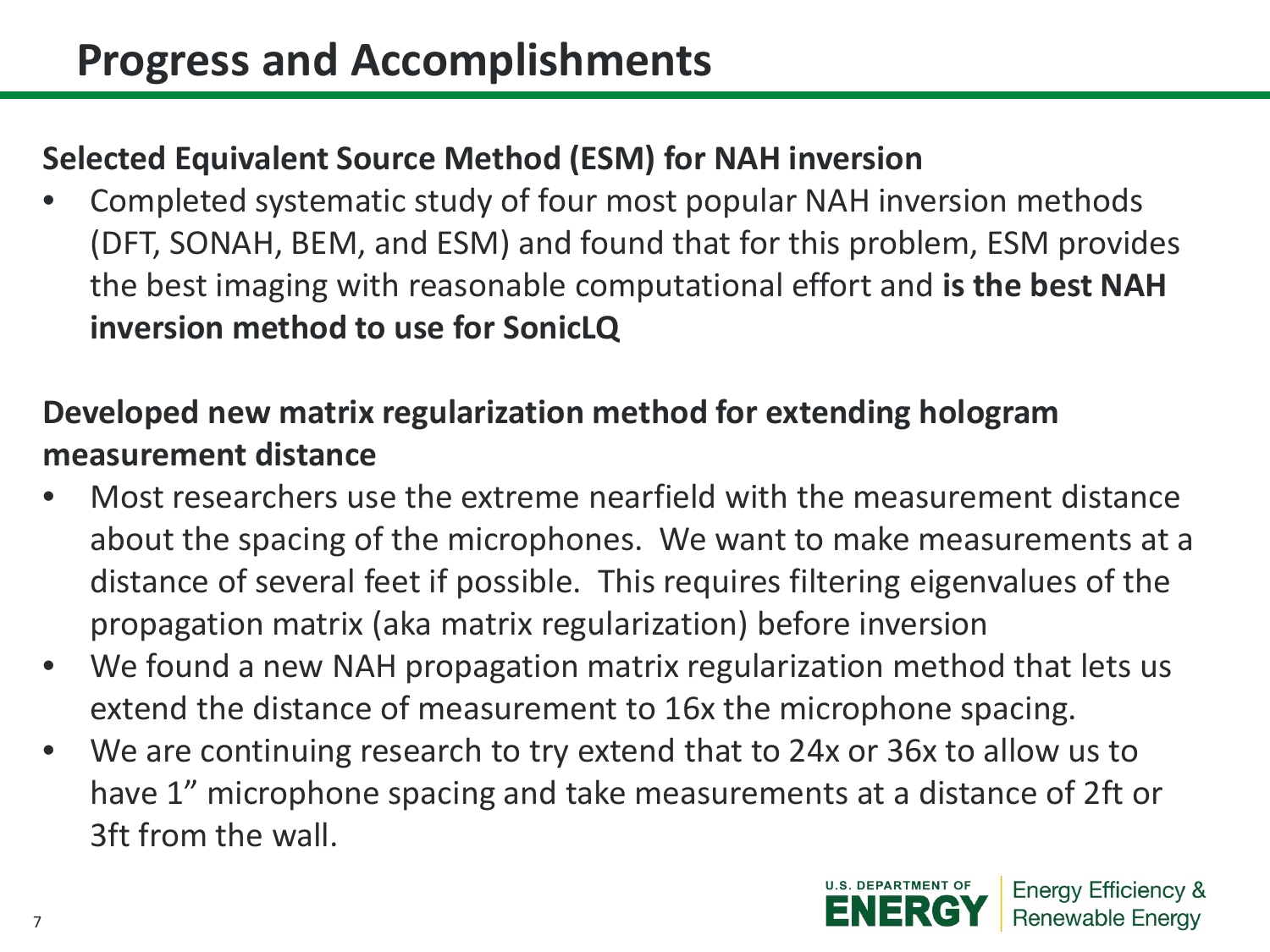# **Progress and Accomplishments**

#### **Developed a beamforming algorithm for long distance snapshot**

• Implemented a version of the CLEAN-SC beamforming algorithm that allows one to take a long distance, large aspect ratio "acoustic picture" at a long distance. This allows user to find potential leak areas and focus the close microphone array measurements only on those areas, speeding up measurement using Sonic-LQ





**Long distance imaging of 2 cm diameter speaker sources at a distance 10m with a standard beamforming algorithm (left) and the improved CLEAN-SC algorithm (right)g**

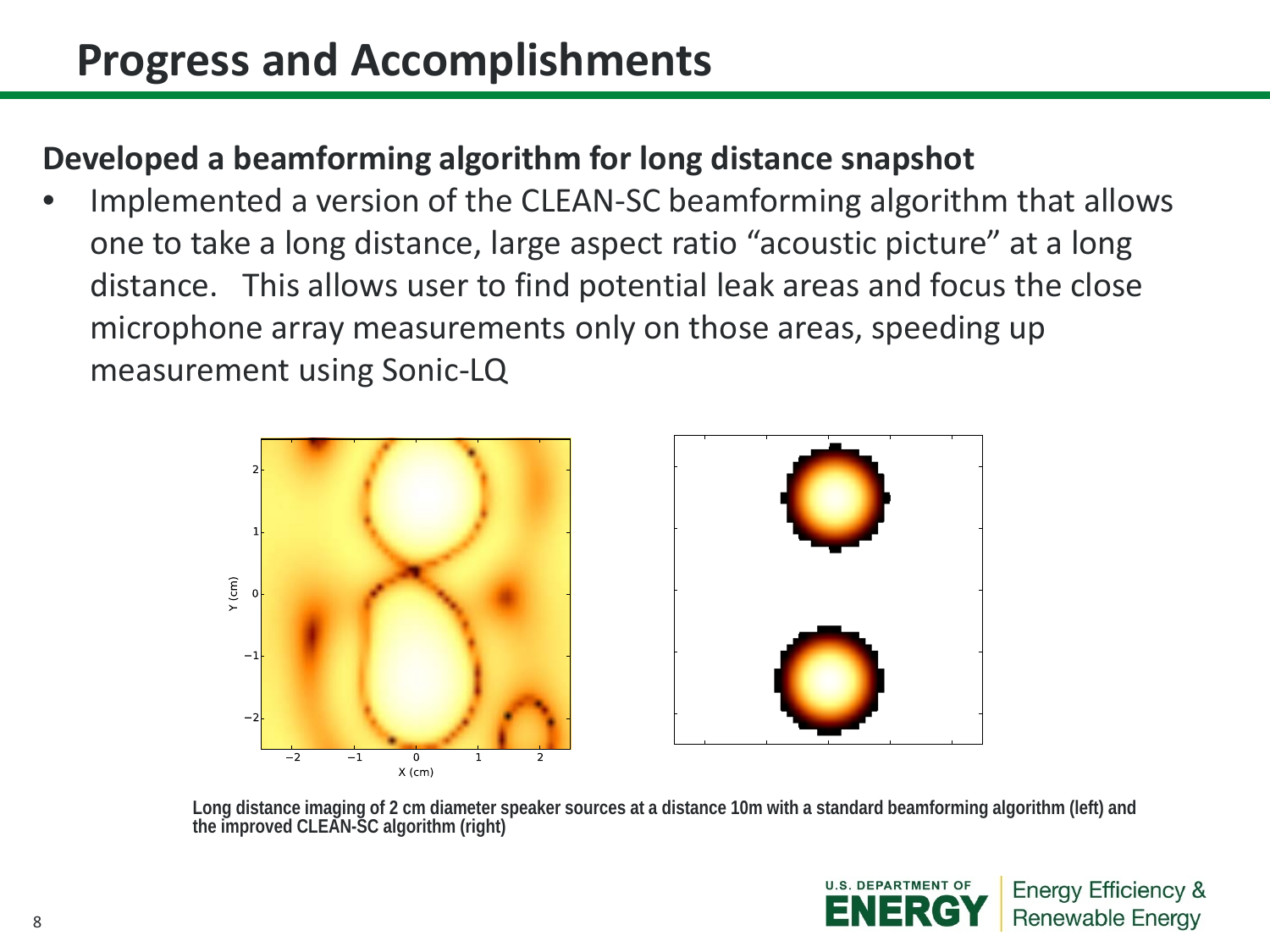# **Progress and Accomplishments**

**Began development of a "patch" algorithm for extending imaging beyond boundaries of the microphone array for the NAH measurements**

- If successful will allow users to reduce number of NAH snapshots they need to take, speeding up use of SonicLQ
- Have had good imaging success shrinking array to 1/4 of area under test with acceptable imaging.
- Goal is to reach array area being able to be about 1/9 the area under test



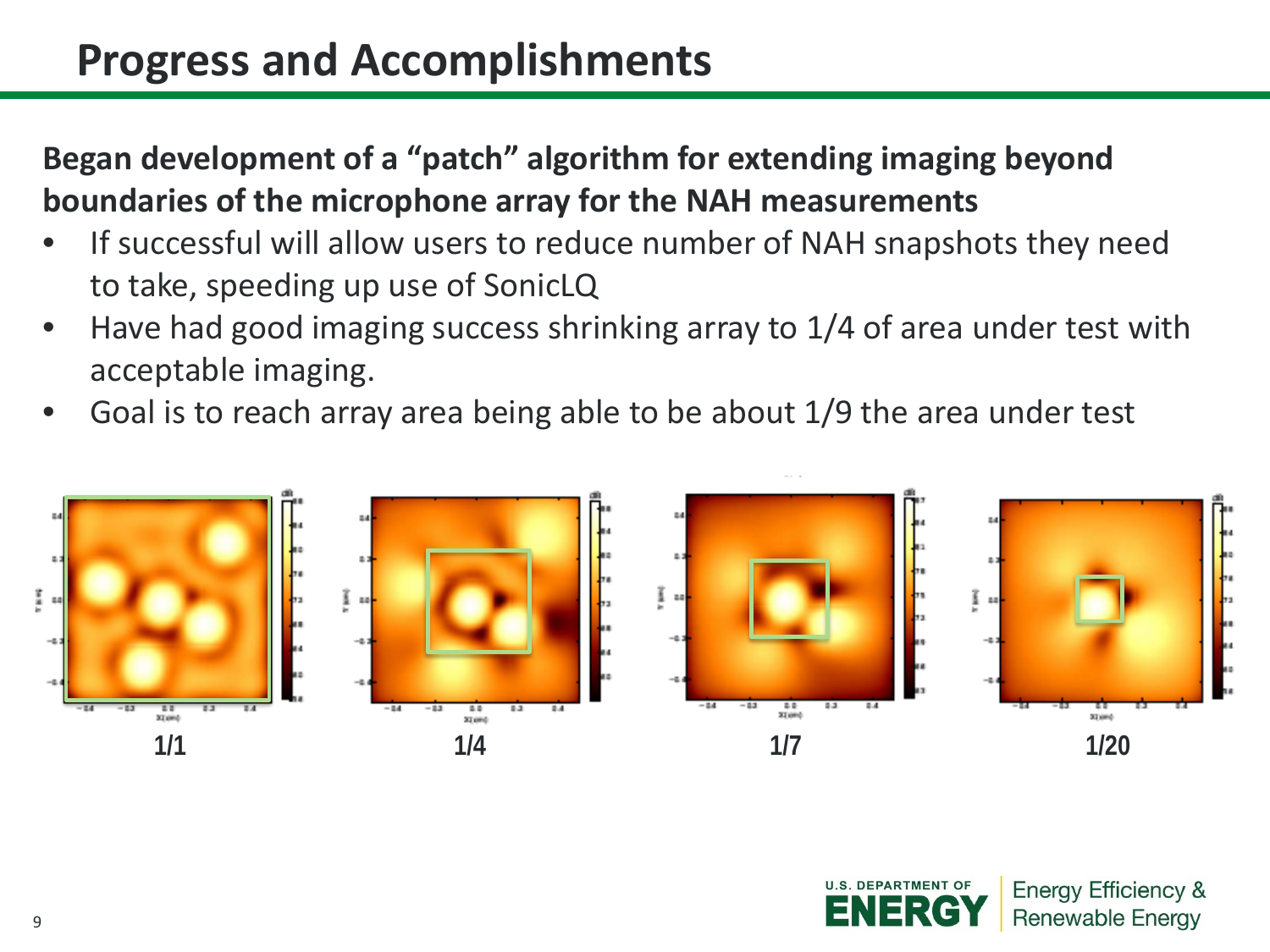### **Updated Technical Potential Energy Savings from Code Changes Estimated**

• Technical Potential Energy Savings from a 20% reduction in infiltration enabled by SonicLQ estimated to be over 0.6 Quads annually (BTO Scout)

#### **Other Progress**

- Creating an Acoustics Laboratory at Argonne for ongoing lab work
- Equipment and microphone array transferred to Argonne from IIT
- Field measurement will occur at Argonne

### **Market Impact**

- SonicLQ LLC incorporated for licensing and commercialization
- Over 80+ market and potential customer interviews as part of DOE Lab-Corps
- Pitched SonicLQ at two investment competitions Clean Energy Trust Challenge and USG Demo Day

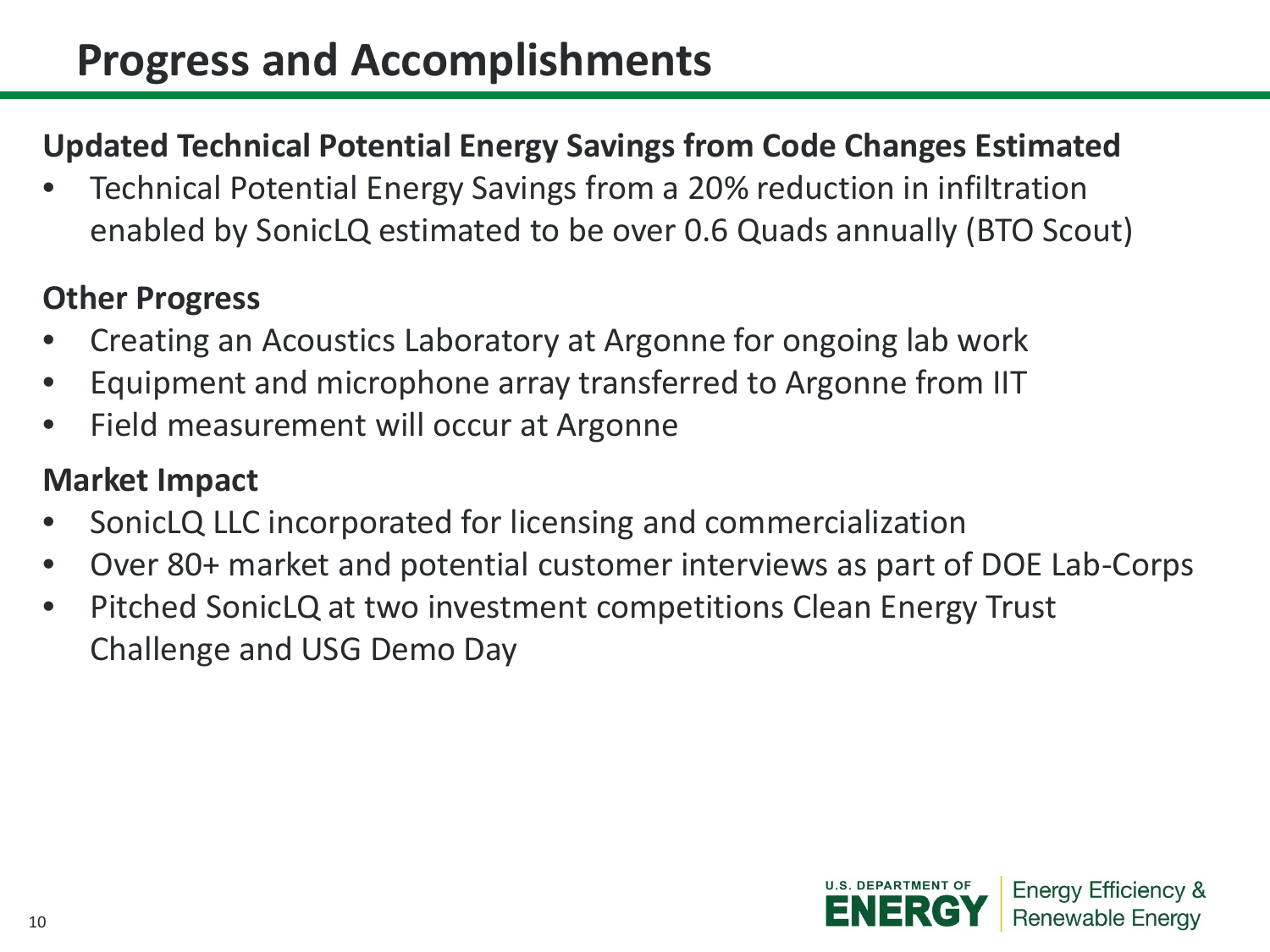# **Progress and Accomplishments**

### **Awards/Recognition**:

- Fall 2015: ABIMS selected for DOE Lab-Corps Cohort 1 as SonicLQ – The Sonic Leak Quantifier
	- –Won award for best video
- Spring 2016: SonicLQ selected as a finalist for Clean Energy Trust Challenge
- Patent Application Published, Muehleisen, Ralph T., and Ganesh Raman. 2016. ACOUSTIC BUILDING INFILTRATION MEASUREMENT SYSTEM. 20160091387, filed September 30, 2014, and published
- Fall 2016: SonicLQ was selected as a finalist at US Gypsum "Demo Day" pitch competition





**Energy Efficiency & Renewable Energy** 

11.12.16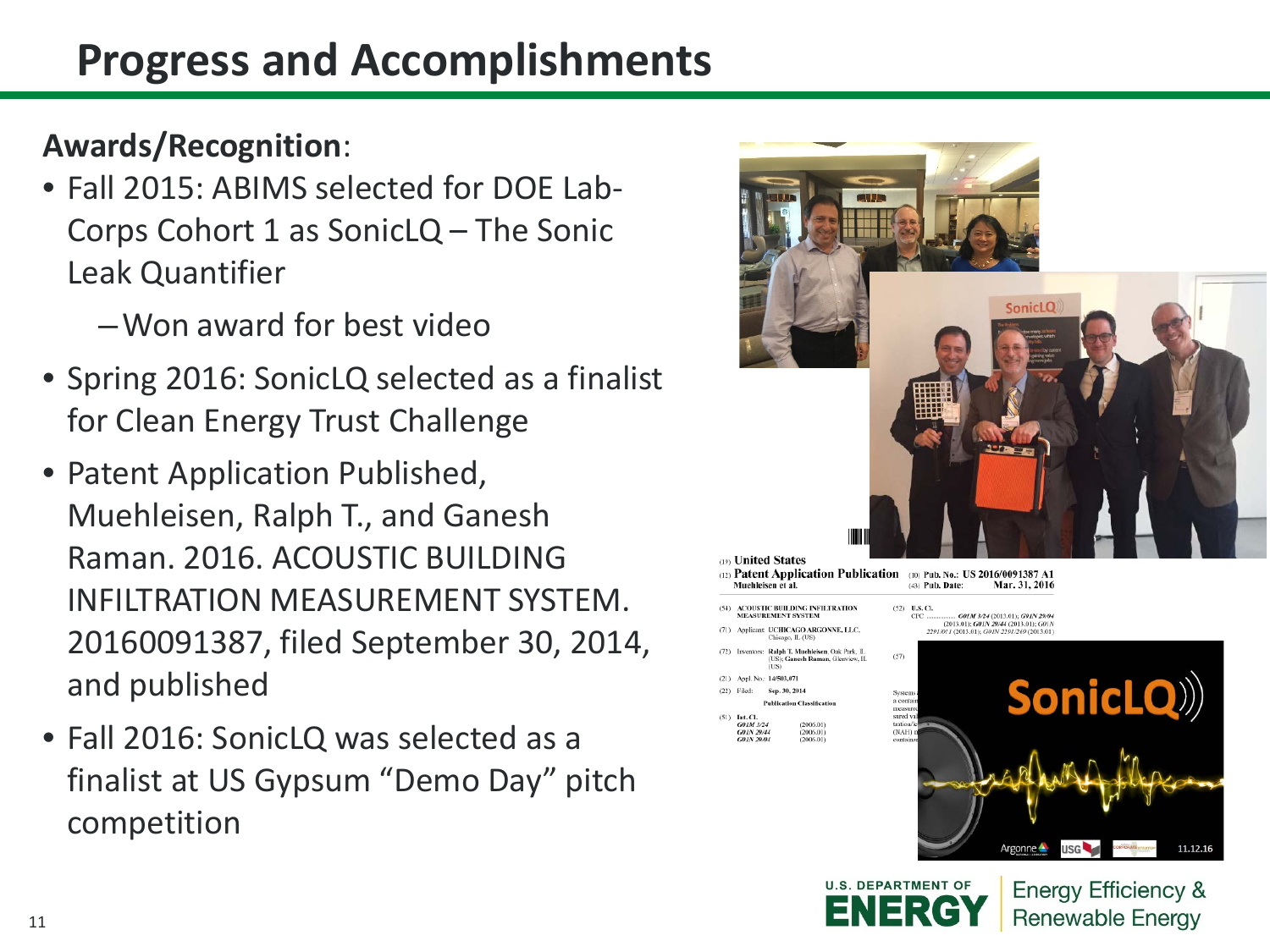# **Project Integration and Collaboration**

### **Project Integration**:

SonicLQ is being introduced to industry through:

- Customer discovery interviews (80+)
- Product Web Page
- Pitch Competitions
	- ─ Clean Energy Trust
	- ─ USG Demo Day
- DOE Technology Showcases
	- EERE Lab Industry Day (Fall 2015)
	- EERE Lab Impact Summit (Spring 2016)
	- DOE LINKS-NYC (Summer 2016)



Technologies from DOE's Labs to the **Private Sector and Investor Community** 

June 29, 2016 - 4:37pm

S filly Tweet G+1

Blog post by the Clean Energy Investment Center, June 29, 2016.

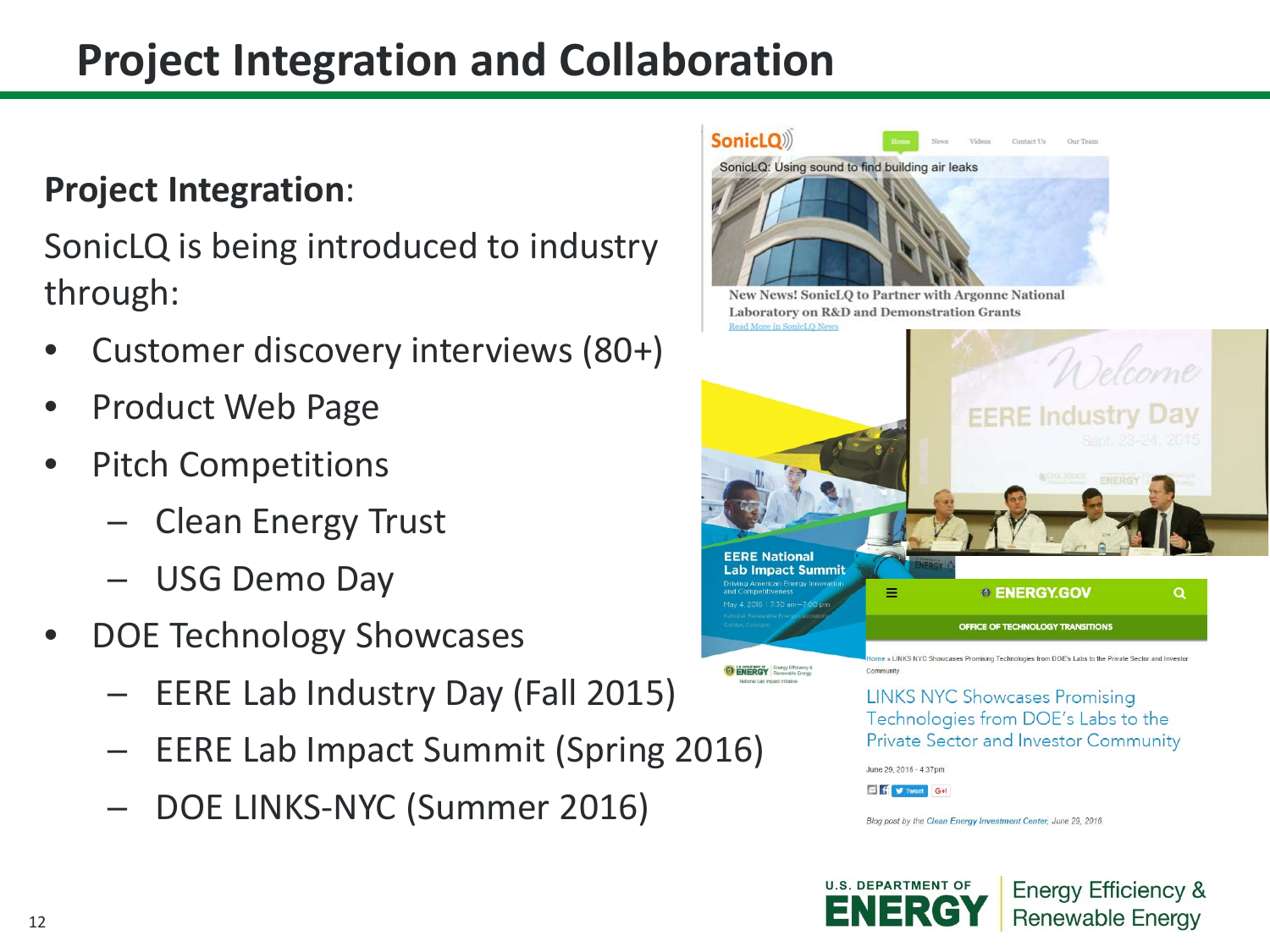# **Project Integration and Collaboration**

# **Partners, Subcontractors, and Collaborators**:

- New Argonne Team Member: Postdoc Kanthasamy Chelliah. Kanthasamy was previously a member of the IIT team as a grad student researcher
- New Partner for Commercialization: SonicLQ, LLC. CEO is Bill Shadid, the industrial mentor for the Lab-Corps SonicLQ team.
- Previous Partner: IIT Subcontract with IIT ended in June 2016. IIT PI moved to new institution as a Vice Provost and is no longer research active. All lab worked moved to the new Acoustics Lab at Argonne **SonicLQ**





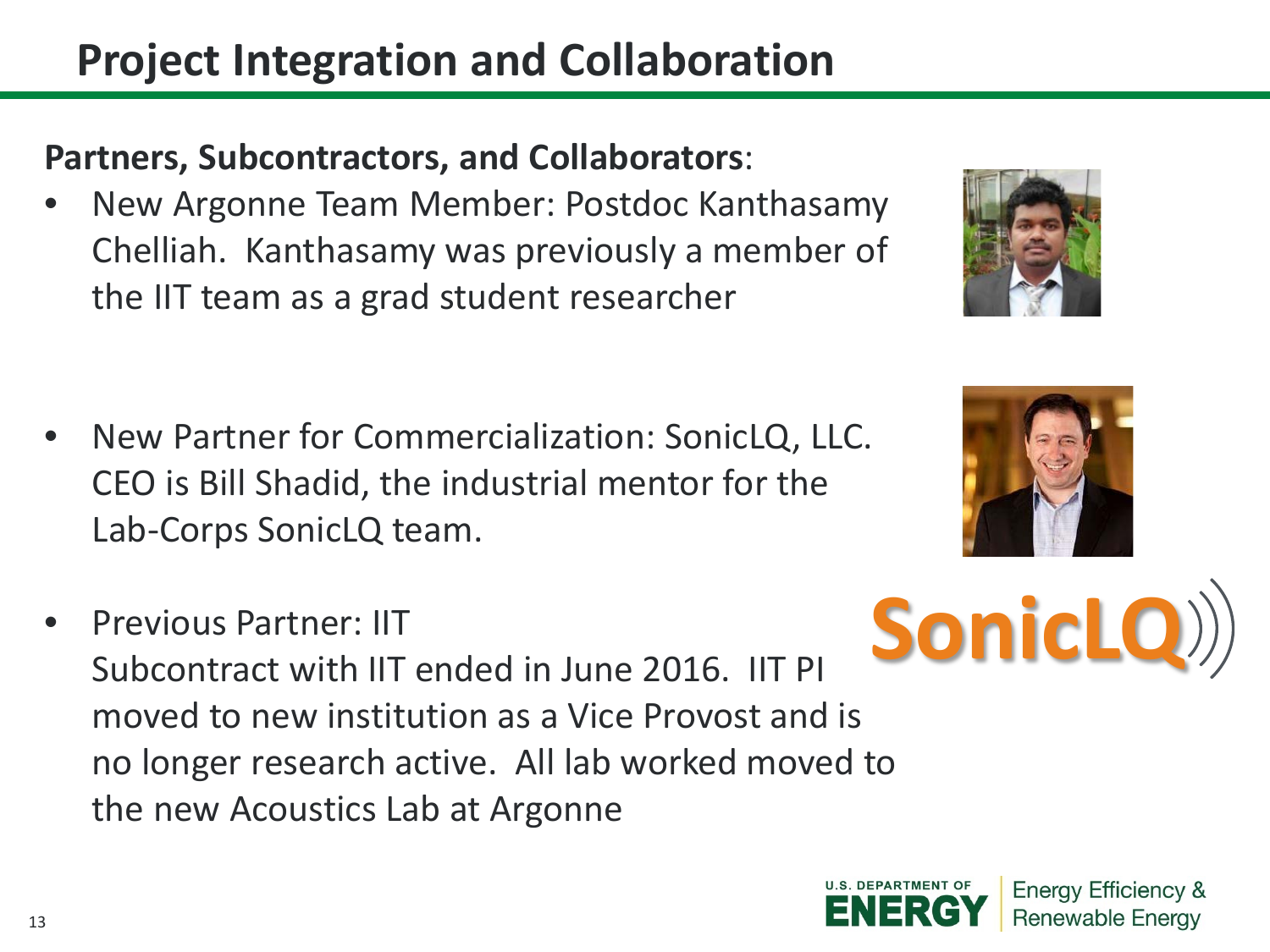#### **Communications**:

Work has been presented at a number of conferences including ASME, Acoustical Society of America (ASA), Institute of Noise Control Engineering (INCE), Internoise, and Berlin Beamforming Conference



Work so far has been submitted to several archival journals



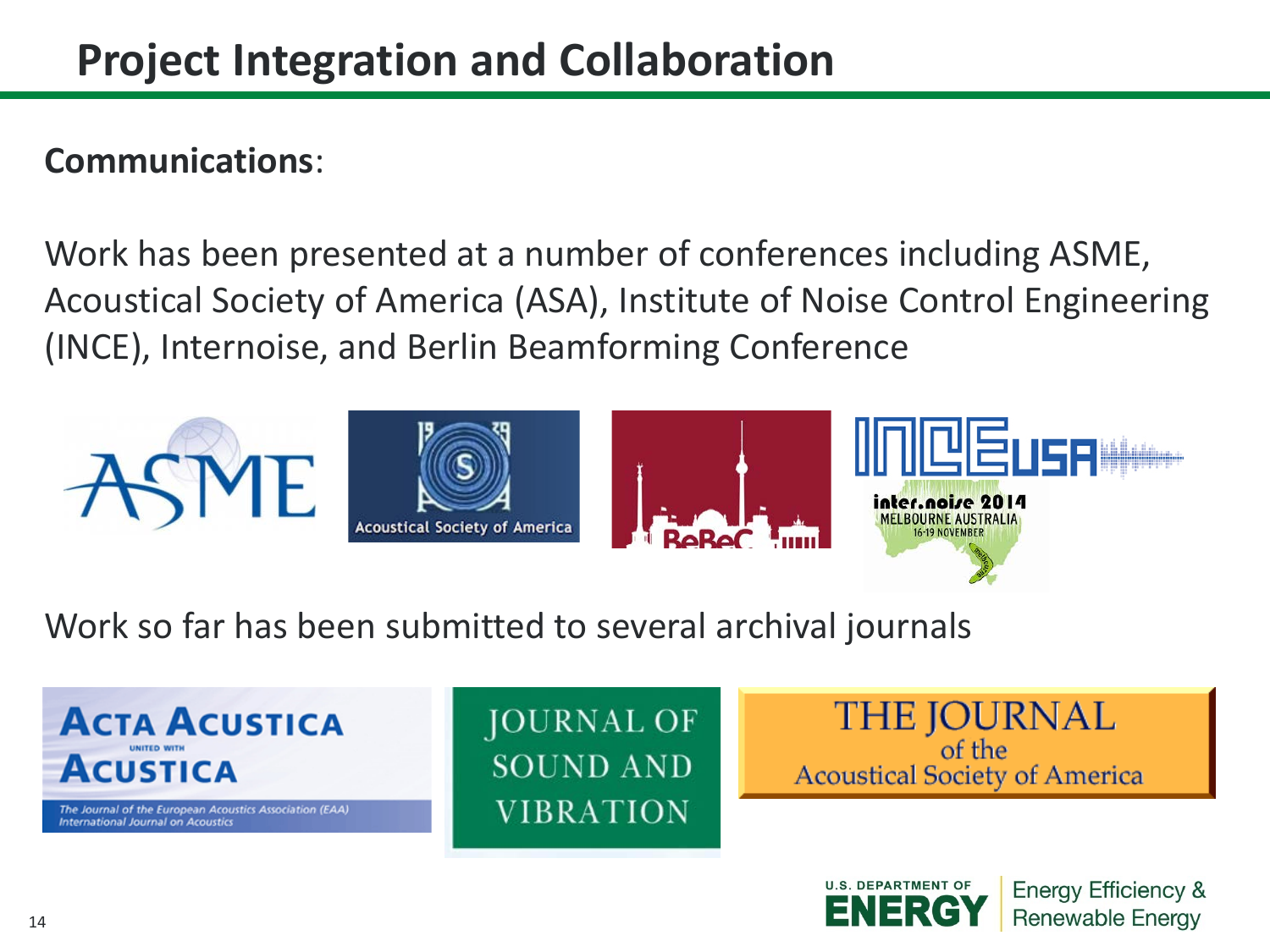### **Communications**: Bibliography

### Journal Papers (From 2016 and in review)

Chelliah, Kanthasamy, G. G. Raman, and R. T. Muehleisen. "An Experimental Comparison of Various Methods of Nearfield Acoustic Holography." *Submitted to Journal of Sound and Vibration*. Chelliah, Kanthasamy, G.G. Raman, and R. T. Muehleisen. "Conditional generalized cross validation for nearfield acoustic holography." *Submitted to Acta Acoustica* Chelliah, Kanthasamy, G. G. Raman, and R.T. Muehleisen. " An experimental demonstration of the effect of sensor phase error on the nearfield acoustic holography reconstructions" Submitted to JASA-EL

Chelliah, Kanthasamy, Ganesh G. Raman, and Ralph T. Muehleisen. 2016. "Enhanced Nearfield Acoustic Holography for Larger Distances of Reconstructions Using Fixed Parameter Tikhonov Regularization." *The Journal of the Acoustical Society of America* 140 (1): 114–20.

## Conference Papers (Only from 2016)

- Muehleisen, Ralph T., Kasanthamy Chelliah, Hirenkumar Patel, and Ganesh Raman. 2016. "Modifying Nearfield Acoustic Holography for Use in Building Leak Detection." *The Journal of the Acoustical Society of America* 139 (4): 2109–2109.
- Chelliah, Kanthasamy, Ganesh Raman, and Ralph Muehleisen. 2016. "On the Factors Affecting the Performance of the Generalized Cross Validation Method in the Context of Nearfield Acoustic Holography." In *54th AIAA Aerospace Sciences Meeting*. American Institute of Aeronautics and Astronautics.
- Patel, Hirenkumar J., Kanthasamy Chelliah, Ganesh Raman, Ralph T. Muehleisen, and Eric Tatara. 2015. "Detecting Building Leakages Using Nearfield Acoustic Holography Technique: A Numerical Simulation (A)." *The Journal of the Acoustical Society of America* 137 (4): 2233–2233.

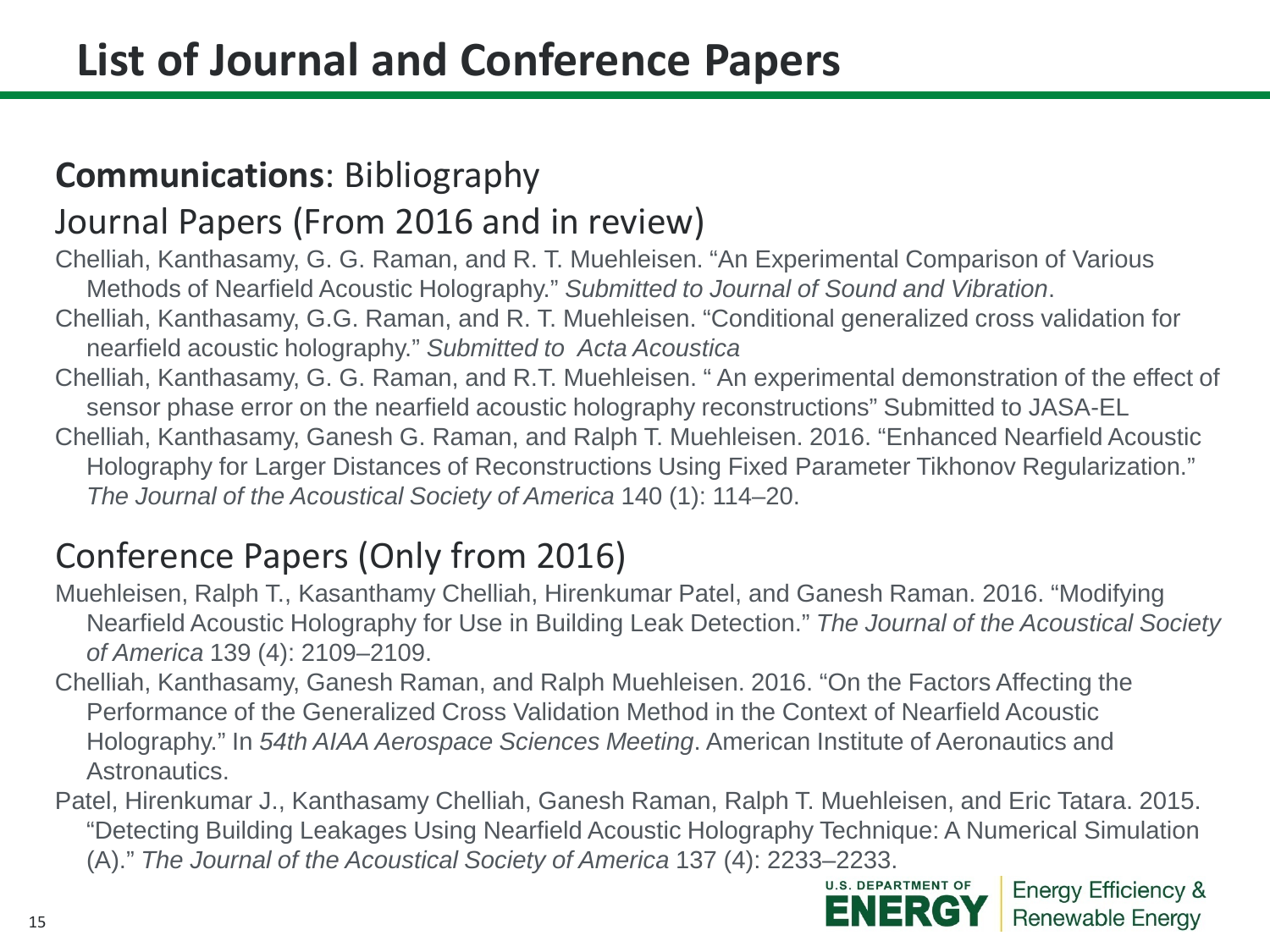### **Next Steps and Future Plans**:

- Licensing to SonicLQ LLC and CRADA for ongoing R&D
- CRADA with USG for adaptation of SonicLQ as an internal R&D Tool
- Ongoing customer discovery by both SonicLQ LLC and Argonne
- \$1M DoD ESTCP project for Argonne, SonicLQ LLC, and the CERL for comparative testing on two military bases and development of documentation and DoD standards for using SonicLQ to start in 2017
- Application to U. Chicago Innovation Fund for SonicLQ LLC in Mid 2017
- Application in 2018 for DOE TCF funds
- Nomination for R&D 100 award in 2018

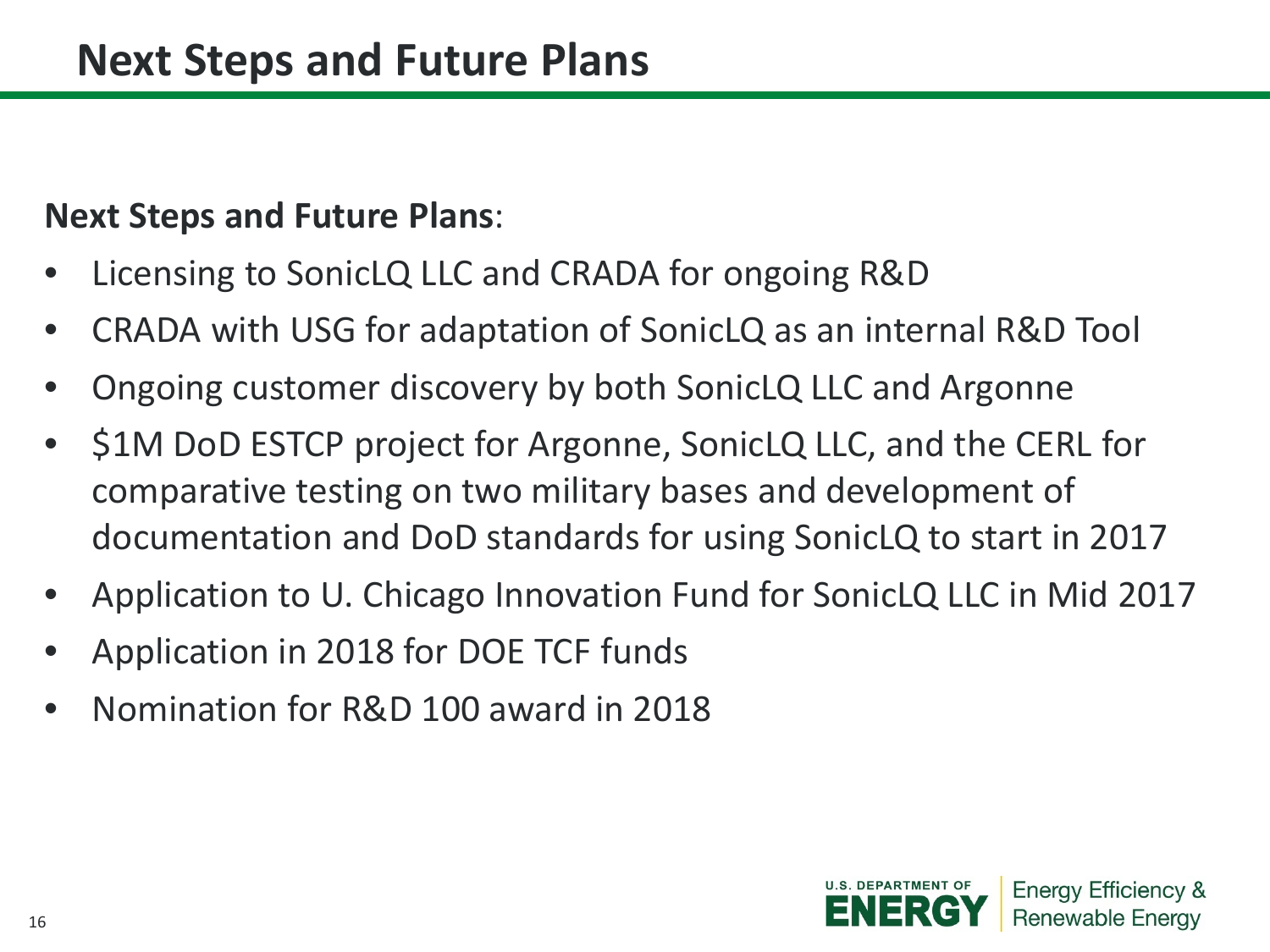# REFERENCE SLIDES

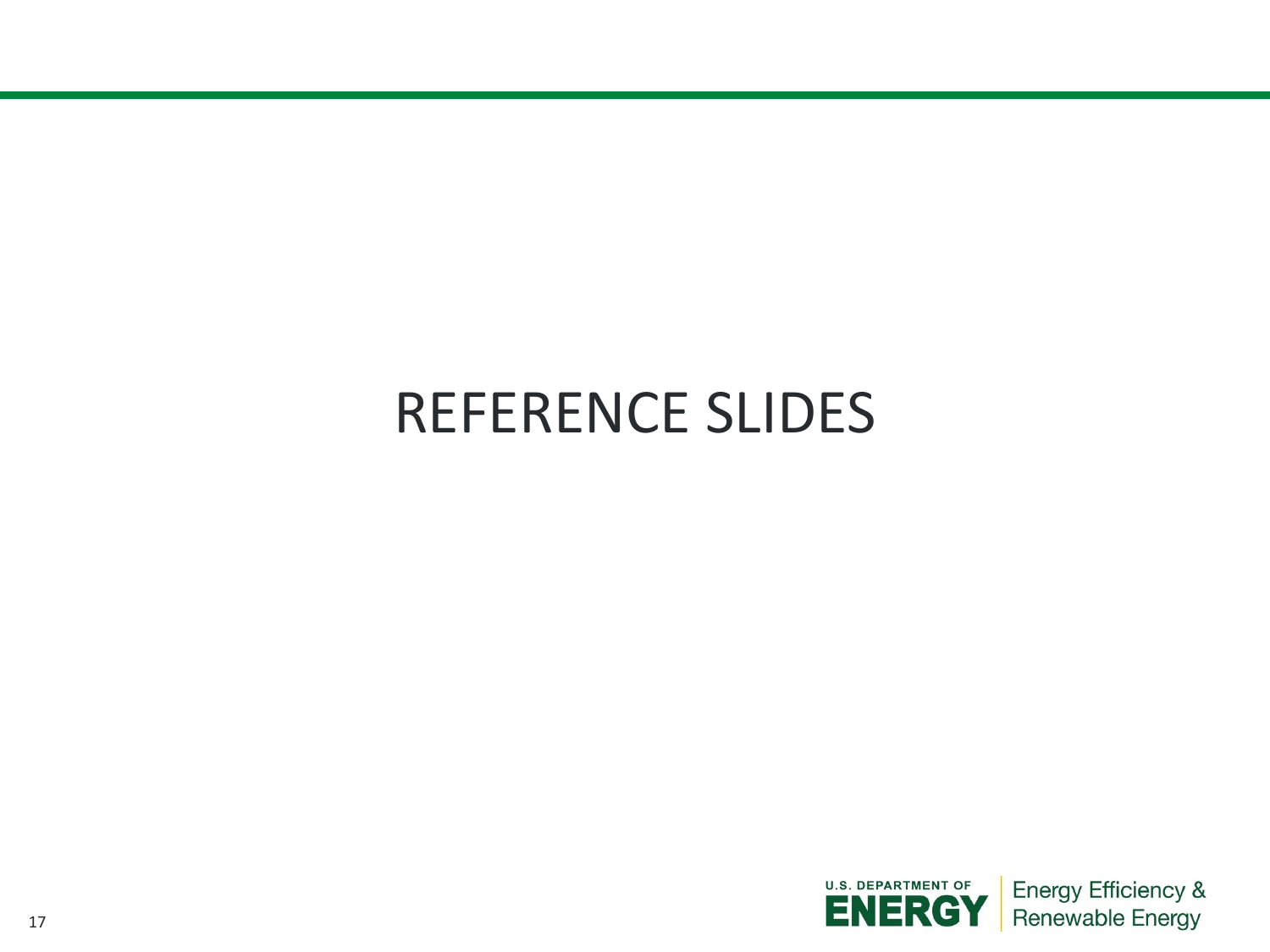**Project Budget**: \$650K FY14-16, \$275K FY17 with \$65K Cost Share from Partner IIT **Variances**: 1 year no cost extension in Q4 of FY15 for FY16 from original award **Cost to Date**: \$710K (\$650k FY13-16 + \$60K FY17) **Additional Funding**: \$75K of DOE funding in FY16 through DOE Lab-Corps used to investigate path to market and do customer discovery \$5K of ANL internal funds for technical assistance to SonicLQ for application to Clean Energy Trust Challenge. \$1M of demonstration funding from DoD awarded through ESTCP with project to start in middle of FY17

| <b>Budget History</b> |            |            |                |            |                          |            |  |  |  |  |
|-----------------------|------------|------------|----------------|------------|--------------------------|------------|--|--|--|--|
| Q1-FY 2016<br>(past)  |            |            | <b>FY 2017</b> | (current)  | $FY 2018 -$<br>(planned) |            |  |  |  |  |
|                       | <b>DOE</b> | Cost-share | <b>DOE</b>     | Cost-share | <b>DOE</b>               | Cost-share |  |  |  |  |
| \$0                   |            | <b>SO</b>  | <b>\$275k</b>  | $\bf{0}$   | \$0                      |            |  |  |  |  |